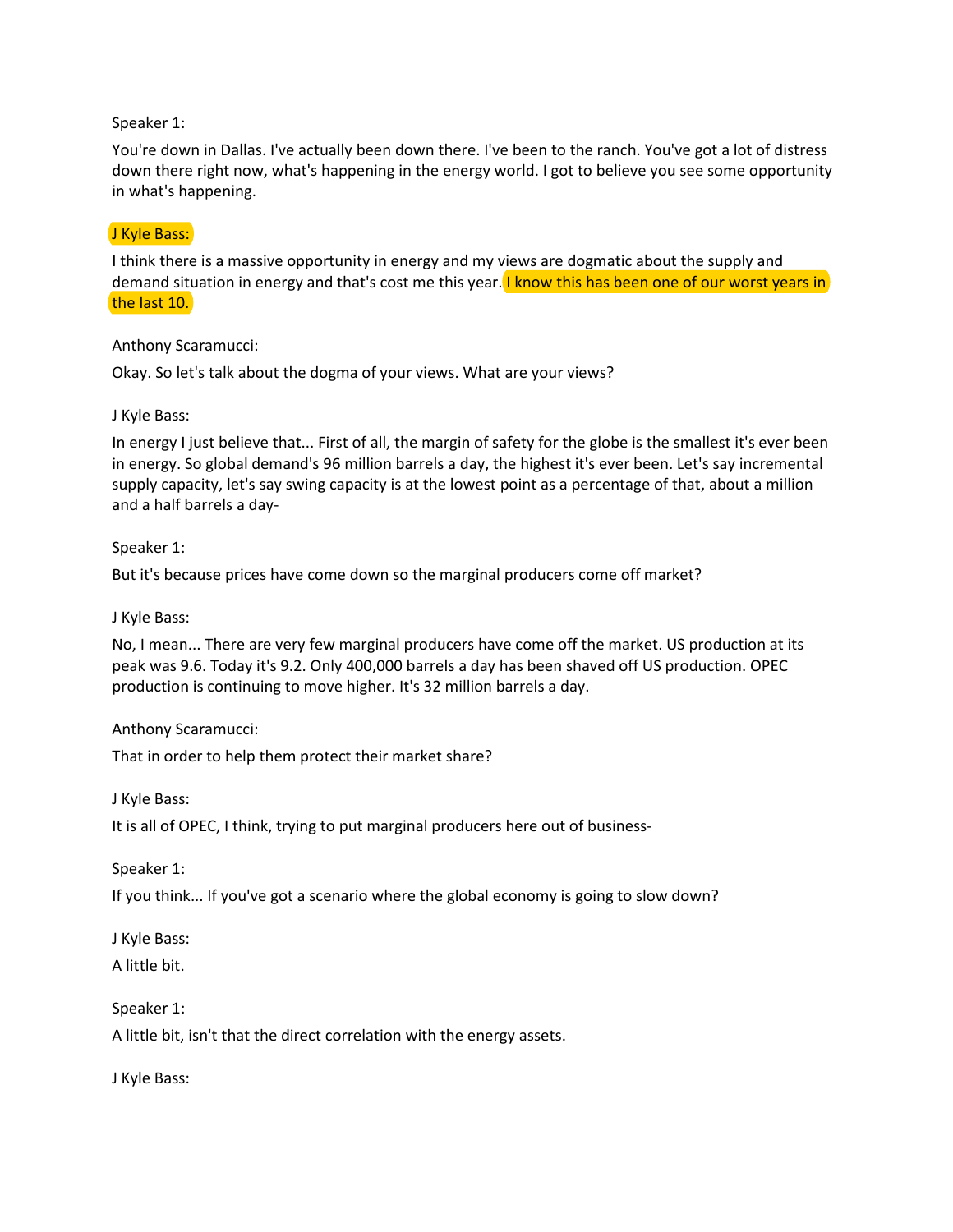Look, global GDP will still be positive. It's not going to be 4%. It's not going to be three and a half. It might only be two, which when you look at scale, that's a huge number-

Anthony Scaramucci:

It's \$1.4 trillion.

J Kyle Bass:

It's a massive amount of money, but it's still growth. Incrementally there's new demand for crude every year, depending upon what global GDP is and demand response. Point being, right now I think we have a glut of maybe 600, 700,000 barrels a day. You have to realize that the US added a million barrels a day, five years in a row, but it took hundred dollars crude for us to do that. We were the marginal swing producer for the world and now we're going to go down a million barrels a day, I think, in the next 12 months. So we're going to go from a glut to all of a sudden a deficit and the world's not ready for a deficit. I think a year or two from now-

Speaker 1:

If I'm a true longterm investor, is this the best place I should be thinking about allocating capital right now?

J Kyle Bass:

Yeah, if you're going to allocate capital for the next three to five years, you should do it now.

Speaker 1:

Into the energy space?

J Kyle Bass:

Yeah, Call it in the next six months. That's when you buy.

Speaker 1:

And is it infrastructure, pipelines is it producers, upstream, downstream, where?

J Kyle Bass:

It just depends where you have expertise. Those businesses are dominated by those that have expertise in each of those verticals. You better get with those people to decide where in the cap structure to invest because these MLPs, the upstream MLPs, their equities trade for pennies. They're subordinated debt trades in the twenties and thirties and their senior debt trades in the eighties. No one knows when they filed bankruptcy, which many of them will, what are the best securities dome? Because the equity is probably going to get wiped out. The subordinated debt might get wiped out.

Speaker 1:

Well just final point.

J Kyle Bass:

I'm saying it's a really difficult answer to tell a crowd like this.